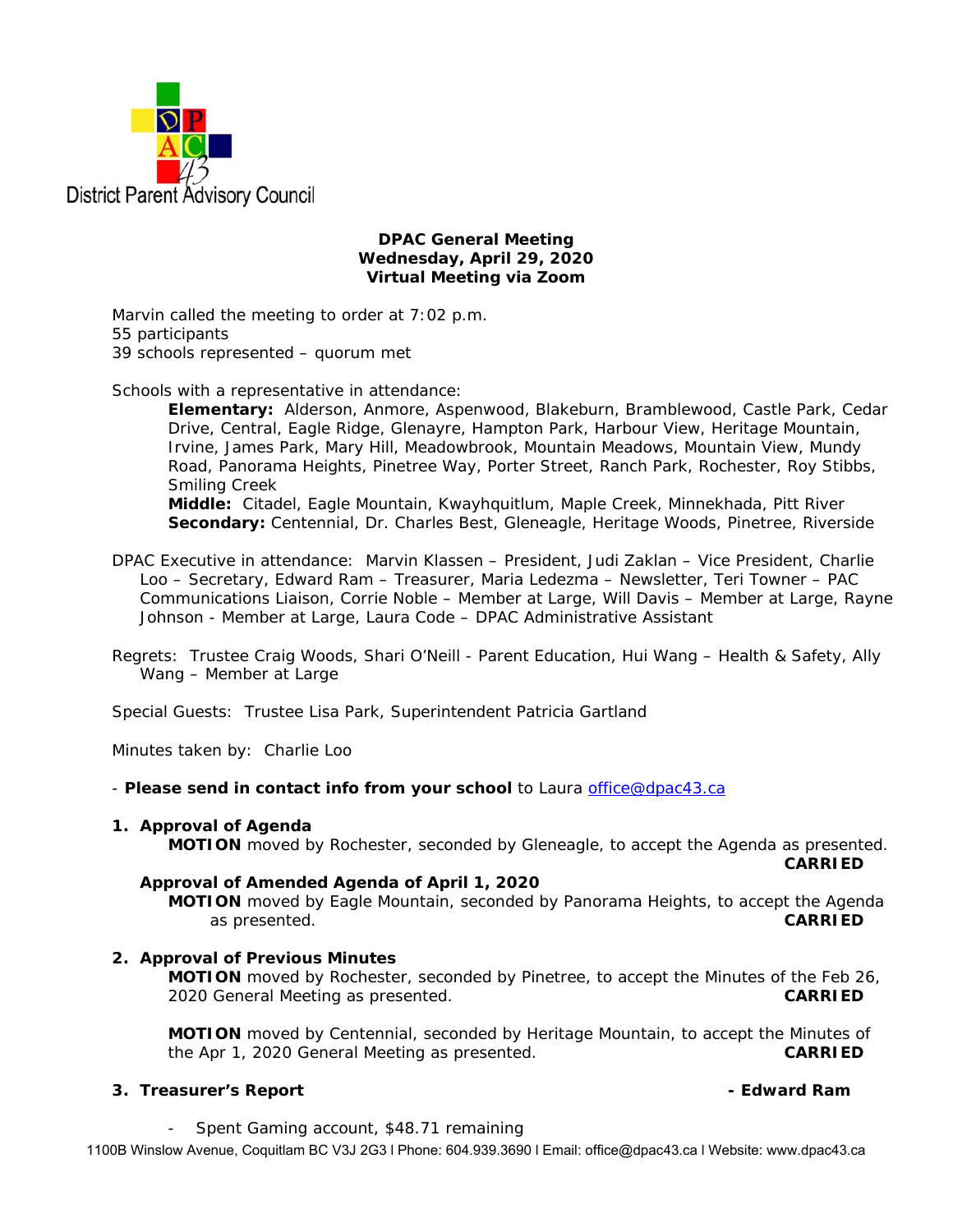- After Payroll and taxes paid, \$22,534.58 in General account. Remainder high because of spending curbed due to COVID-19

# **4.** Superintendent's Report **Constanting Constanting Constanting Constanting Constanting Constanting Constanting Constanting Constanting Constanting Constanting Constanting Constanting Constanting Constanting Constanting**

- Budget Passed, one of the first in the Province to do so.
- Stability was large focus on the budget, particularly in these uncertain times.
- COVID-19 Update:
	- o March 17, 2020, under advisement of Bonny Henry, Ministry suspended school
	- o March 18, 2020, Prov Gov't declared a State of Emergency
	- o 4 guiding principles by Ministry:
		- 1. Provide safe space (school buildings)
			- Principals, Vice Principals and Custodian staff working in schools, Teachers encouraged to work from home
			- Increased cleaning and disinfecting protocols
			- Maintain 2m distance and regular washing hands
			- Keep students in cohorts
			- Encourage outside activities
			- Increased cleaning of common areas
			- 2. Providing services needed to support children of essential service workers
				- 200 childcare spots for children of tier 1 and 2 service workers
					- Locations: Mountain View, Parkland, Irvine,
					- 118 spots filled, space for 82 more
			- 3. Support vulnerable students who may need special assistance
				- At risk students: 450 who receive support services from school district
					- o Helping these students to be successful in this time of at home learning and support the parents
				- Food security: feeding 350 students in partnership with SHARE
				- Also, take-home food backpacks, total of both programs helping over 700 families
				- Culinary Team at Centennial, Gleneagle and Riverside are providing food packs to SHARE to help
			- 4. Provide Continuity of Education services to all students
				- Easier for middle and high school
				- 700 laptops provided (on top of 800 already deployed) for students in need. 100% coverage for those who are needed. More available
				- 100 iPads have been deployed to support those where these are more appropriate
				- Asked by Gov't to provide supplies for deployment of emergency services in BC (masks, disinfectant etc.)
				- Grad Commencement Ceremonies:
					- o Cannot have large groups of people at this time
					- o Cannot ensure proper distancing with in-person ceremonies
					- o Will hold online ceremonies. Details being worked out.
					- o Principals of the individual Secondary Schools will provide further details
					- o Virtual leaving ceremonies for grade 5 and 8s as well
				- May 4, 2020 will be an announcement of the plan for the Summer Learning Program